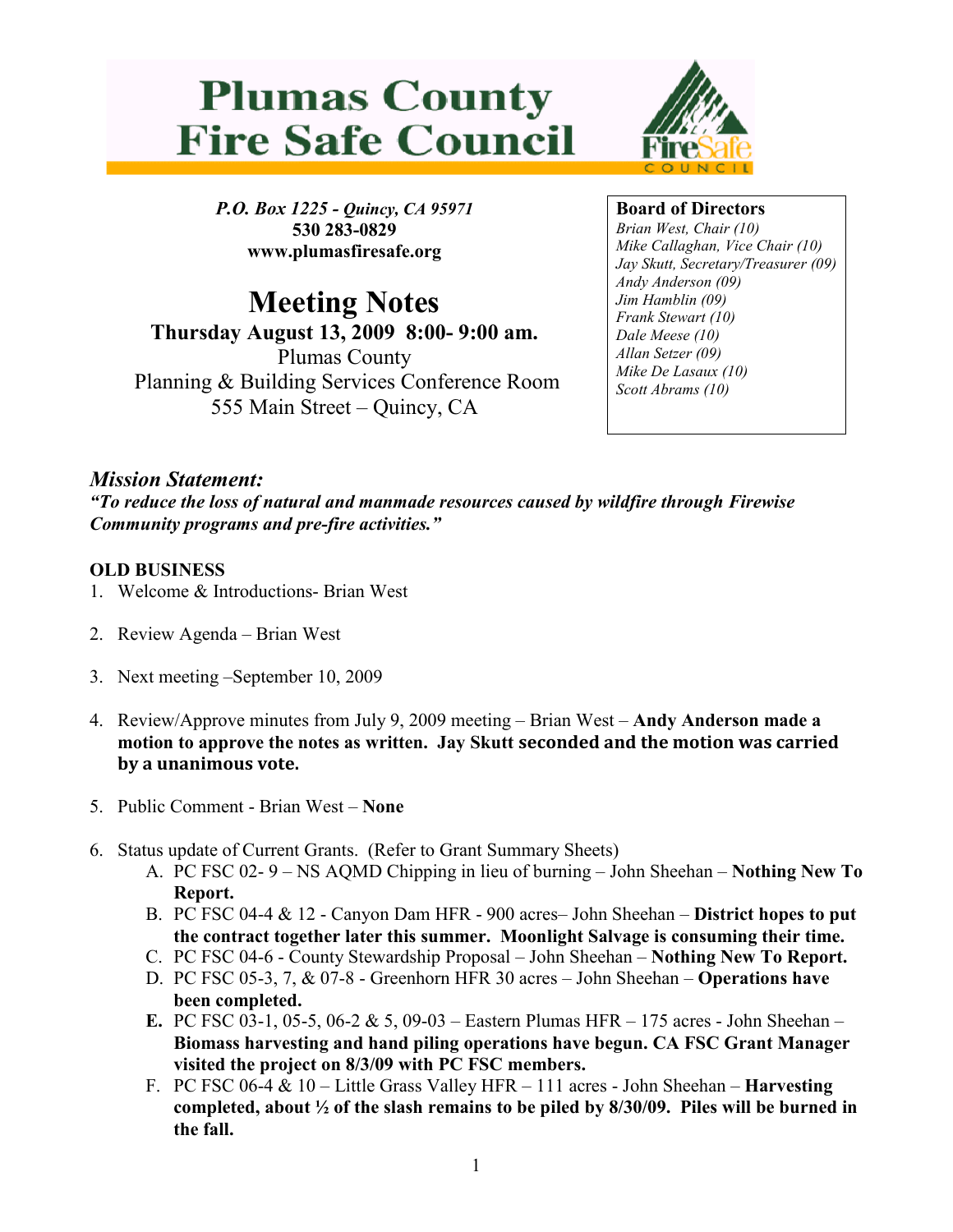- G. PC FSC 06-6 La Porte Pines HFR 75 acres John Sheehan Treatment contractor selected. Project expected to be treated in the next couple months.
- H. PC FSC 07-1 & 4 Indian Valley HFR-200 acres John Sheehan –Project treatment is complete except for the burning of the remaining 15 acres will be completed this fall. CA FSC Grant Manager visited the project on 8/4/09 with PC FSC members & RPF .
- I. PC FSC 07-2 La Porte Road HFR 100 acres John Sheehan Funds have finally been released from Cal Fire. Treatment activities to begin in late summer.
- J. PC FSC 07-5 C Road right-of-way planning John Sheehan –Community meeting planned for September 13 to discuss the project.
- K. PC FSC 07-6 Taylorsville HFR 30 acres John Sheehan Nothing New To Report.
- L. PC FSC 09-2 & 09-4 Elderly/Disabled Defensible Space– John Sheehan –Contractors have begun for 12 more clients. Additional contracts expected to be awarded in August.
- M. PC FSC 07-10 County Educational Workshops John Sheehan SNC has released the hold on project activities and project activity can continue using other funds that can be reimbursed at a later date.
- N. PC FSC 08- 1 Gold Mtn. HFR John Sheehan Prospectus is out for an additional 30 acres of mastication. CA FSC Grant Manager visited the project on 8/3/09 with PC FSC members & RPF .
- O. PC FSC 08-2 PC FSC Council Coordination 2007-2009 John Sheehan Work continues with FSC coordination activities, meeting with contractors and foresters on fuel reduction projects and sharing of firesafe information.
- P. PC FSC 08- 3 HFR Project Development –John Sheehan RPF's working with communities & PC FSC to develop projects fro grant applications.
- Q. PC FSC 09-1 PC FSC Community HFR Planning 2009-2010 John Sheehan Project suspended by SNC due to CA fiscal crisis.
- 7. Status update of proposed Grant Proposals.
	- A. Plumas County FSC Coordination -2009 SNC- Pending
- 8. HFQLG –HFR project overview/relation to communities' opportunities Project mapping integration involving USFS, CDF and Fire Safe Council - PNF's fuel reduction out year program of work – Allan Setzer – Mt Hough District Ranger, Mike Donald, and Ecosystem Manager, Rich Bednarski, made presentations on 4 HFR project as part of the HFQLG program. They are soliciting input from their collaborative partners. Exchange of information generated a discussion on how to better incorporate stewardship contracting into implementation of projects in and around communities to increase acres of HFR.
- 9. Implementation of the Plumas County Community Wildfire Protection Plan (CWPP) –Jerry Hurley – Plumas County Emergency Services Committee, of which PC FSC participates, is scheduling a Board of Supervisors workshop on 9/15/09, to discuss the problems associate with fire protection in Plumas County.
- 10. Defensible Space on Public Lands Larry Craggs Mt Hough has completed hand thinning and piling on 160 acres in Genesee Valley, and has awarded a contract to hand thin and pile 646 acres behind Chandler Road in Quincy on the Empire project, with work expected to begin this month. Another 62 acre hand piling contract in Taylorsville has been prepared and will go out for bids this month with expected award this fiscal year. They are also completing the necessary environmental documentation for 346 acres of hand thin and pile, and mastication within the American Valley WUI around Chandler Road East and the community of East Quincy.